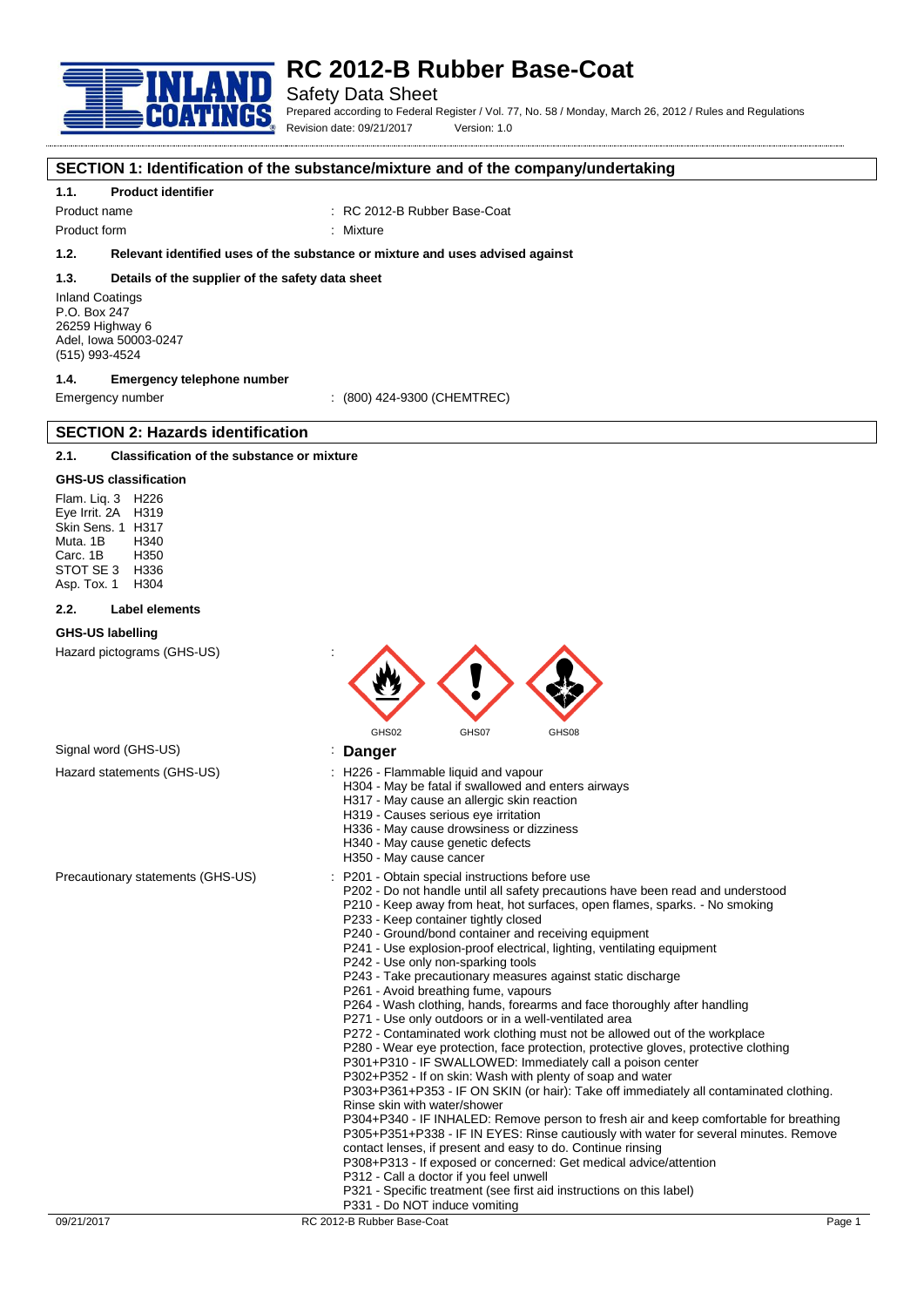Safety Data Sheet

Prepared according to Federal Register / Vol. 77, No. 58 / Monday, March 26, 2012 / Rules and Regulations

|                                                         |               | P333+P313 - If skin irritation or rash occurs: Get medical advice/attention<br>P337+P313 - If eye irritation persists: Get medical advice/attention<br>P362+P364 - Take off contaminated clothing and wash it before reuse<br>P370+P378 - In case of fire: Use carbon dioxide (CO2), dry sand, foam to extinguish<br>P403+P233 - Store in a well-ventilated place. Keep container tightly closed<br>P403+P235 - Store in a well-ventilated place. Keep cool<br>P405 - Store locked up<br>P501 - Dispose of contents/container to a licensed hazardous-waste disposal contractor or<br>collection site except for empty clean containers which can be disposed of as non-hazardous<br>waste |
|---------------------------------------------------------|---------------|--------------------------------------------------------------------------------------------------------------------------------------------------------------------------------------------------------------------------------------------------------------------------------------------------------------------------------------------------------------------------------------------------------------------------------------------------------------------------------------------------------------------------------------------------------------------------------------------------------------------------------------------------------------------------------------------|
| 2.3.                                                    | Other hazards |                                                                                                                                                                                                                                                                                                                                                                                                                                                                                                                                                                                                                                                                                            |
| Other hazards not contributing to the<br>classification |               | : None under normal conditions.                                                                                                                                                                                                                                                                                                                                                                                                                                                                                                                                                                                                                                                            |

#### **2.4. Unknown acute toxicity (GHS US)**

No data available

## **SECTION 3: Composition/information on ingredients**

#### **3.1. Substance**

Not applicable

#### **3.2. Mixture**

| <b>Name</b>                                | <b>Product identifier</b> | %         |
|--------------------------------------------|---------------------------|-----------|
| Petroleum distillates, hydrotreated light  | (CAS No) 64742-47-8       | $15 - 40$ |
| Solvent naphtha, petroleum, light aromatic | (CAS No) 64742-95-6       | $10 - 30$ |
| Titanium dioxide                           | (CAS No) 13463-67-7       | $5 - 15$  |
| Benzene, 1,2,4-trimethyl-                  | (CAS No) 95-63-6          | $3 - 7$   |
| Nonane                                     | (CAS No) 111-84-2         | $1 - 5$   |
| Ceramic microspheres                       | (CAS No) 66402-68-4       | $5 - 10$  |

### **SECTION 4: First aid measures**

| 4.1.                                | Description of first aid measures                           |                                                                                                                                                                                                                           |
|-------------------------------------|-------------------------------------------------------------|---------------------------------------------------------------------------------------------------------------------------------------------------------------------------------------------------------------------------|
|                                     | First-aid measures general                                  | : If exposed or concerned, get medical attention/advice. Show this safety data sheet to the<br>doctor in attendance. Wash contaminated clothing before re-use. Never give anything to an<br>unconscious person.           |
|                                     | First-aid measures after inhalation                         | : IF INHALED: Remove to fresh air and keep at rest in a position comfortable for breathing. Get<br>medical attention. If breathing is difficult, supply oxygen. If breathing has stopped, give artificial<br>respiration. |
|                                     | First-aid measures after skin contact                       | : IF ON SKIN (or clothing): Remove affected clothing and wash all exposed skin with water for at<br>least 15 minutes. Get medical attention immediately.                                                                  |
|                                     | First-aid measures after eye contact                        | : IF IN EYES: Immediately flush with plenty of water for at least 15 minutes. Remove contact<br>lenses if present and easy to do so. Get medical attention immediately. Continue rinsing.                                 |
| First-aid measures after ingestion  |                                                             | : IF SWALLOWED: rinse mouth thoroughly. Do not induce vomiting without advice from poison<br>control center or medical professional. Get medical attention immediately.                                                   |
| 4.2.                                | Most important symptoms and effects, both acute and delayed |                                                                                                                                                                                                                           |
|                                     | Symptoms/injuries                                           | May cause cancer. May cause genetic defects. May be fatal if swallowed and enters airways.<br>Causes serious eye irritation.                                                                                              |
|                                     | Symptoms/injuries after inhalation                          | : May cause irritation and damage to respiratory tissues. May cause drowsiness or dizziness.                                                                                                                              |
|                                     | Symptoms/injuries after skin contact                        | : May cause an allergic skin reaction.                                                                                                                                                                                    |
| Symptoms/injuries after eye contact |                                                             | : Causes serious eye irritation.                                                                                                                                                                                          |
|                                     | Symptoms/injuries after ingestion                           | : May cause gastrointestinal irritation.                                                                                                                                                                                  |
|                                     | Chronic symptoms                                            | : May cause cancer. May cause genetic defects.                                                                                                                                                                            |
| 4.3.                                |                                                             | Indication of any immediate medical attention and special treatment needed                                                                                                                                                |

No additional information available

| <b>SECTION 5: Firefighting measures</b> |                                                             |  |  |
|-----------------------------------------|-------------------------------------------------------------|--|--|
| <b>Extinguishing media</b><br>5.1.      |                                                             |  |  |
| Suitable extinguishing media            | : Foam. Dry powder. Carbon dioxide.                         |  |  |
| Unsuitable extinguishing media          | : Do not use a heavy water stream.                          |  |  |
| 5.2.                                    | Special hazards arising from the substance or mixture       |  |  |
| Fire hazard                             | : This product is flammable.                                |  |  |
| <b>Explosion hazard</b>                 | : May create vapor/air explosion hazard in confined spaces. |  |  |
| Reactivity                              | Flammable liquid and vapour.                                |  |  |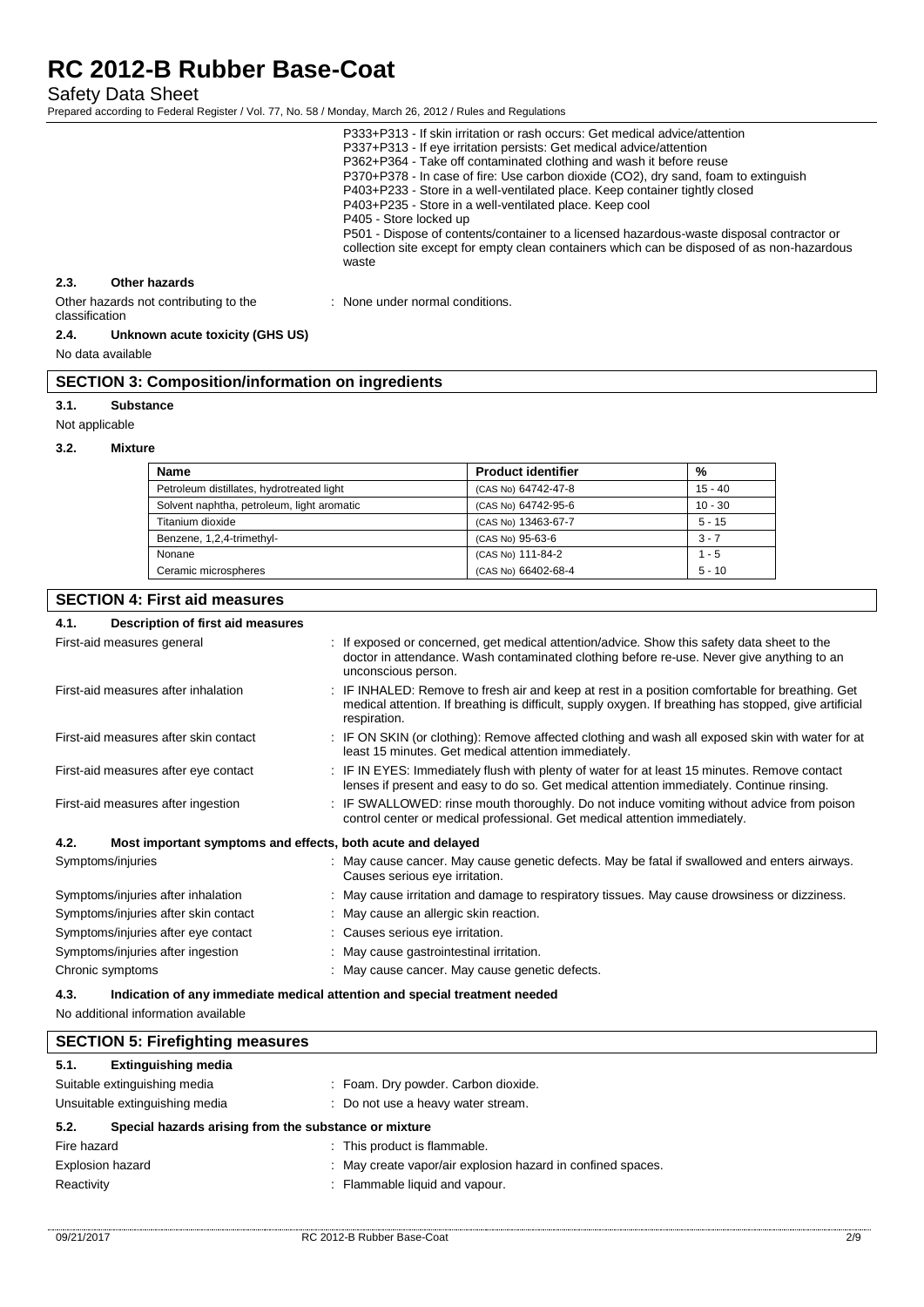Safety Data Sheet

Prepared according to Federal Register / Vol. 77, No. 58 / Monday, March 26, 2012 / Rules and Regulations

| 5.3. | <b>Advice for firefighters</b> |                                                                                                                                                                                                                                                                                             |
|------|--------------------------------|---------------------------------------------------------------------------------------------------------------------------------------------------------------------------------------------------------------------------------------------------------------------------------------------|
|      | Firefighting instructions      | : Use water spray or fog for cooling exposed containers. Exercise caution when fighting any<br>chemical fire. Do not dispose of fire-fighting water in the environment. Vapors are heavier than<br>air and may travel long distances along the ground to an ignition source and flash back. |
|      | Protection during firefighting | : Do not enter fire area without proper protective equipment, including respiratory protection.                                                                                                                                                                                             |

| <b>SECTION 6: Accidental release measures</b> |                                                                                                                                           |                                                                                                                                                                                                    |  |  |
|-----------------------------------------------|-------------------------------------------------------------------------------------------------------------------------------------------|----------------------------------------------------------------------------------------------------------------------------------------------------------------------------------------------------|--|--|
| 6.1.                                          | Personal precautions, protective equipment and emergency procedures                                                                       |                                                                                                                                                                                                    |  |  |
| General measures                              |                                                                                                                                           | : Remove ignition sources. Keep upwind.                                                                                                                                                            |  |  |
| 6.1.1.                                        | For non-emergency personnel                                                                                                               |                                                                                                                                                                                                    |  |  |
|                                               | Protective equipment                                                                                                                      | : Wear Protective equipment as described in Section 8.                                                                                                                                             |  |  |
| Emergency procedures                          |                                                                                                                                           | : Evacuate unnecessary personnel.                                                                                                                                                                  |  |  |
| 6.1.2.                                        | For emergency responders                                                                                                                  |                                                                                                                                                                                                    |  |  |
| Protective equipment                          |                                                                                                                                           | : Wear suitable protective clothing, gloves and eye or face protection. Approved supplied-air<br>respirator, in case of emergency.                                                                 |  |  |
| 6.2.                                          | <b>Environmental precautions</b>                                                                                                          |                                                                                                                                                                                                    |  |  |
|                                               | Prevent entry to sewers and public waters. Notify authorities if liquid enters sewers or public waters. Avoid release to the environment. |                                                                                                                                                                                                    |  |  |
| 6.3.                                          | Methods and material for containment and cleaning up                                                                                      |                                                                                                                                                                                                    |  |  |
| For containment                               |                                                                                                                                           | : Contain any spills with dikes or absorbents to prevent migration and entry into sewers or<br>streams.                                                                                            |  |  |
|                                               | Methods for cleaning up                                                                                                                   | Soak up spills with inert solids, such as clay or diatomaceous earth as soon as possible. Place<br>in a suitable container for disposal in accordance with the waste regulations (see Section 13). |  |  |
| 6.4.                                          | Reference to other sections                                                                                                               |                                                                                                                                                                                                    |  |  |
| No additional information available           |                                                                                                                                           |                                                                                                                                                                                                    |  |  |

| <b>SECTION 7: Handling and storage</b>       |                                                                                                                                                                                                                                                                                                                                                                                                                            |  |
|----------------------------------------------|----------------------------------------------------------------------------------------------------------------------------------------------------------------------------------------------------------------------------------------------------------------------------------------------------------------------------------------------------------------------------------------------------------------------------|--|
| <b>Precautions for safe handling</b><br>7.1. |                                                                                                                                                                                                                                                                                                                                                                                                                            |  |
| Precautions for safe handling                | Wash hands and other exposed areas with mild soap and water before eating, drinking or<br>smoking and when leaving work. Do not handle until all safety precautions have been read and<br>understood. Handle in accordance with good industrial hygiene and safety procedures. Keep<br>container closed when not in use. Keep away from heat, hot surfaces, sparks, open flames and<br>other ignition sources. No smoking. |  |

heat, hot surfaces, sparks, open flames and other ignition sources. No smoking.

#### **7.2. Conditions for safe storage, including any incompatibilities**

Storage conditions **Store in dry**, well-ventilated area. Keep container closed when not in use. Keep away from

## **SECTION 8: Exposure controls/personal protection**

### **8.1. Control parameters**

| Petroleum distillates, hydrotreated light (64742-47-8)  |                                                                                |  |  |
|---------------------------------------------------------|--------------------------------------------------------------------------------|--|--|
| Remark (ACGIH)                                          | OELs not established                                                           |  |  |
| Remark (OSHA)                                           | OELs not established                                                           |  |  |
| Nonane (111-84-2)                                       |                                                                                |  |  |
| ACGIH TWA (ppm)                                         | 200                                                                            |  |  |
| Remark (ACGIH)                                          | Threshold Limit Values (TLV Basis) Critical Effects -<br><b>CNS Impairment</b> |  |  |
| OSHA PEL (TWA) (mg/m <sup>3</sup> )                     | 1050                                                                           |  |  |
| OSHA PEL (TWA) (ppm)                                    | 200                                                                            |  |  |
| Solvent naphtha, petroleum, light aromatic (64742-95-6) |                                                                                |  |  |
| Remark (ACGIH)                                          | OELs not established                                                           |  |  |
| Remark (OSHA)                                           | OELs not established                                                           |  |  |
| Silica: Crystalline, quartz (14808-60-7)                |                                                                                |  |  |
| ACGIH TWA (mg/m <sup>3</sup> )                          | 0.025 (respirable fraction)                                                    |  |  |
| OSHA PEL (TWA) (mg/m <sup>3</sup> )                     | $(30)/(%SiO2 + 2)$ total dust; $(10)/(%SiO2 + 2)$<br>respirable fraction       |  |  |
| OSHA PEL (TWA) (ppm)                                    | $(250)/(%SiO2 + 5)$ respirable fraction                                        |  |  |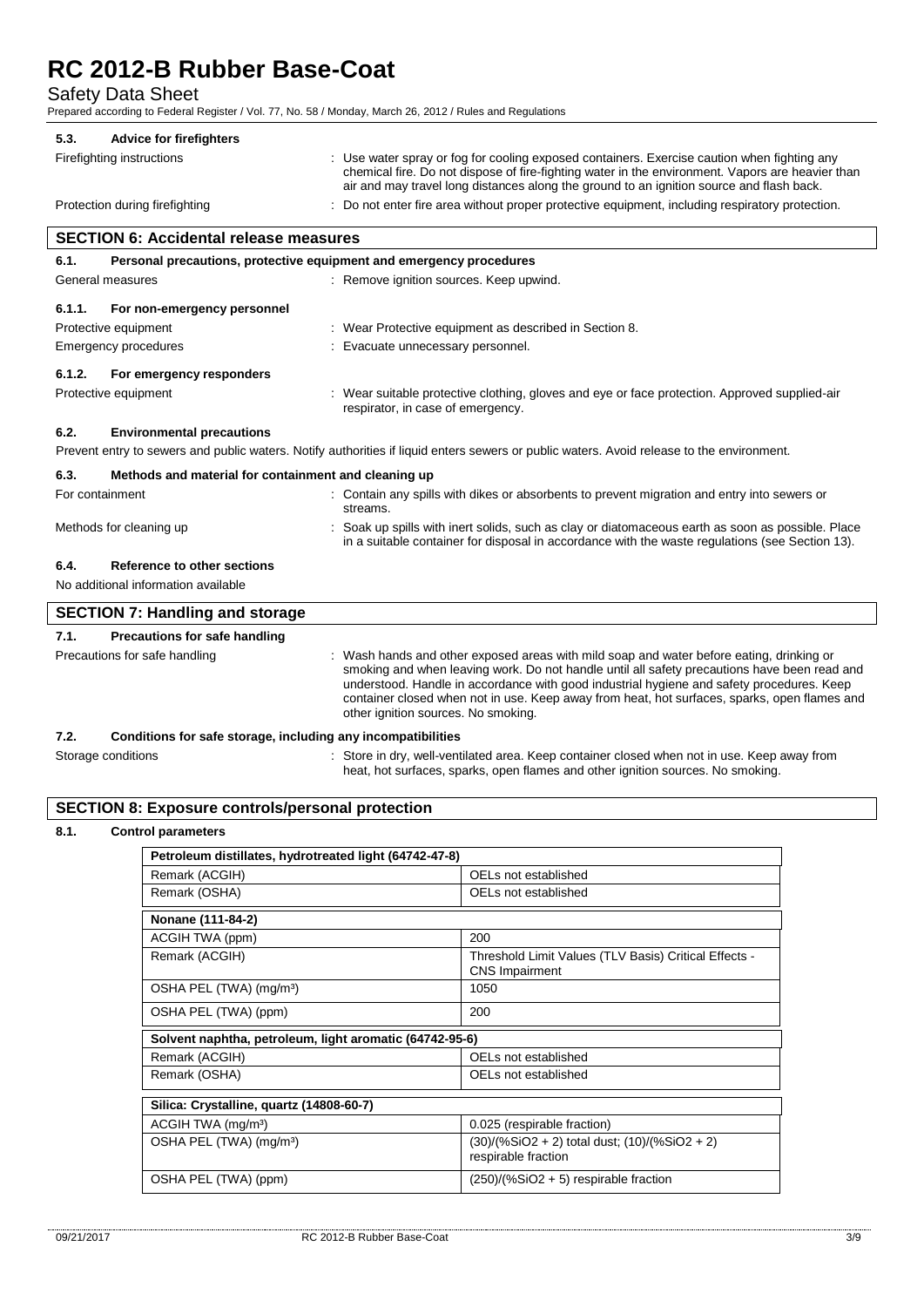# Safety Data Sheet

Prepared according to Federal Register / Vol. 77, No. 58 / Monday, March 26, 2012 / Rules and Regulations

| Titanium dioxide (13463-67-7)                       |                      |  |  |
|-----------------------------------------------------|----------------------|--|--|
| ACGIH TWA (mg/m <sup>3</sup> )                      | 10                   |  |  |
| OSHA PEL (TWA) (mg/m <sup>3</sup> )                 | 15 total dust        |  |  |
| Ceramic materials and wares, chemicals (66402-68-4) |                      |  |  |
| Remark (ACGIH)                                      | OELs not established |  |  |
| Remark (OSHA)                                       | OELs not established |  |  |
| Benzene, 1,2,4-trimethyl- (95-63-6)                 |                      |  |  |
| Remark (ACGIH)                                      | OELs not established |  |  |
| Remark (OSHA)                                       | OELs not established |  |  |

## **8.2. Exposure controls**

- Appropriate engineering controls : Provide adequate general and local exhaust ventilation. Use process enclosures, local exhaust ventilation, or other engineering controls to control airborne levels below recommended exposure limits. Use explosion-proof equipment with flammable materials. Ensure adequate ventilation, especially in confined areas.
- Personal protective equipment : Gloves. Protective goggles. Wear chemically impervious apron over labcoat and full coverage clothing. Insufficient ventilation: wear respiratory protection.



Hand protection **interest of the gloves** chemically resistant to this material when prolonged or repeated contact could

- occur. Gloves should be classified under Standard EN 374 or ASTM F1296. Suggested glove materials are: Neoprene, Nitrile/butadiene rubber, Polyethylene, Ethyl vinyl alcohol laminate, PVC or vinyl. Suitable gloves for this specific application can be recommended by the glove supplier. Change contaminated gloves immediately.
- Eye protection **including the state of the system** of the Wear eye protection, including chemical splash goggles and a face shield when possibility exists for eye contact due to spraying liquid or airborne particles.
- Skin and body protection : Wear long sleeves, and chemically impervious PPE/coveralls to minimize bodily exposure.
- Respiratory protection : Wear a NIOSH-approved (or equivalent) full-facepiece airline respirator in the positive pressure mode with emergency escape provisions. In case of inadequate ventilation or risk of inhalation of vapors, use suitable respiratory equipment with gas filter (type A2). Use a positive-pressure air-supplied respirator if there is any potential for an uncontrolled release, exposure levels are not known, or any other circumstances where air-purifying respirators may not provide adequate protection.

| <b>SECTION 9: Physical and chemical properties</b> |  |  |
|----------------------------------------------------|--|--|
|                                                    |  |  |

| 9.1.<br>Information on basic physical and chemical properties |                                              |     |
|---------------------------------------------------------------|----------------------------------------------|-----|
| Physical state                                                | $:$ Liquid                                   |     |
| Color                                                         | : No data available.                         |     |
| Odor                                                          | : Slight hydrocarbon odor.                   |     |
| <b>Odor Threshold</b>                                         | : No data available                          |     |
| pH                                                            | : No data available                          |     |
| Relative evaporation rate (butylacetate=1)                    | : No data available                          |     |
| Melting point                                                 | : No data available                          |     |
| Freezing point                                                | : No data available                          |     |
| Boiling point                                                 | : $154.4 - 178.3$ °C (310-353 °F)            |     |
| Flash point                                                   | : $38.3 - 39.4$ °C (101-103°F)               |     |
| Auto-ignition temperature                                     | : 230 °C (450°F)                             |     |
| Decomposition temperature                                     | : No data available                          |     |
| Flammability (solid, gas)                                     | : No data available                          |     |
| Vapour pressure                                               | : 2 mm Hg at 20 $\degree$ C (68 $\degree$ F) |     |
| Relative vapour density at 20 °C                              | : Heavier than air                           |     |
| Relative density                                              | : 1.00                                       |     |
| Solubility                                                    | : Water: Negligible                          |     |
| Log Pow                                                       | : No data available                          |     |
| Log Kow                                                       | : No data available                          |     |
| Viscosity, kinematic                                          | : No data available                          |     |
| Viscosity, dynamic                                            | : No data available                          |     |
| <b>Explosive properties</b>                                   | : No data available                          |     |
| 09/21/2017                                                    | RC 2012-B Rubber Base-Coat                   | 4/9 |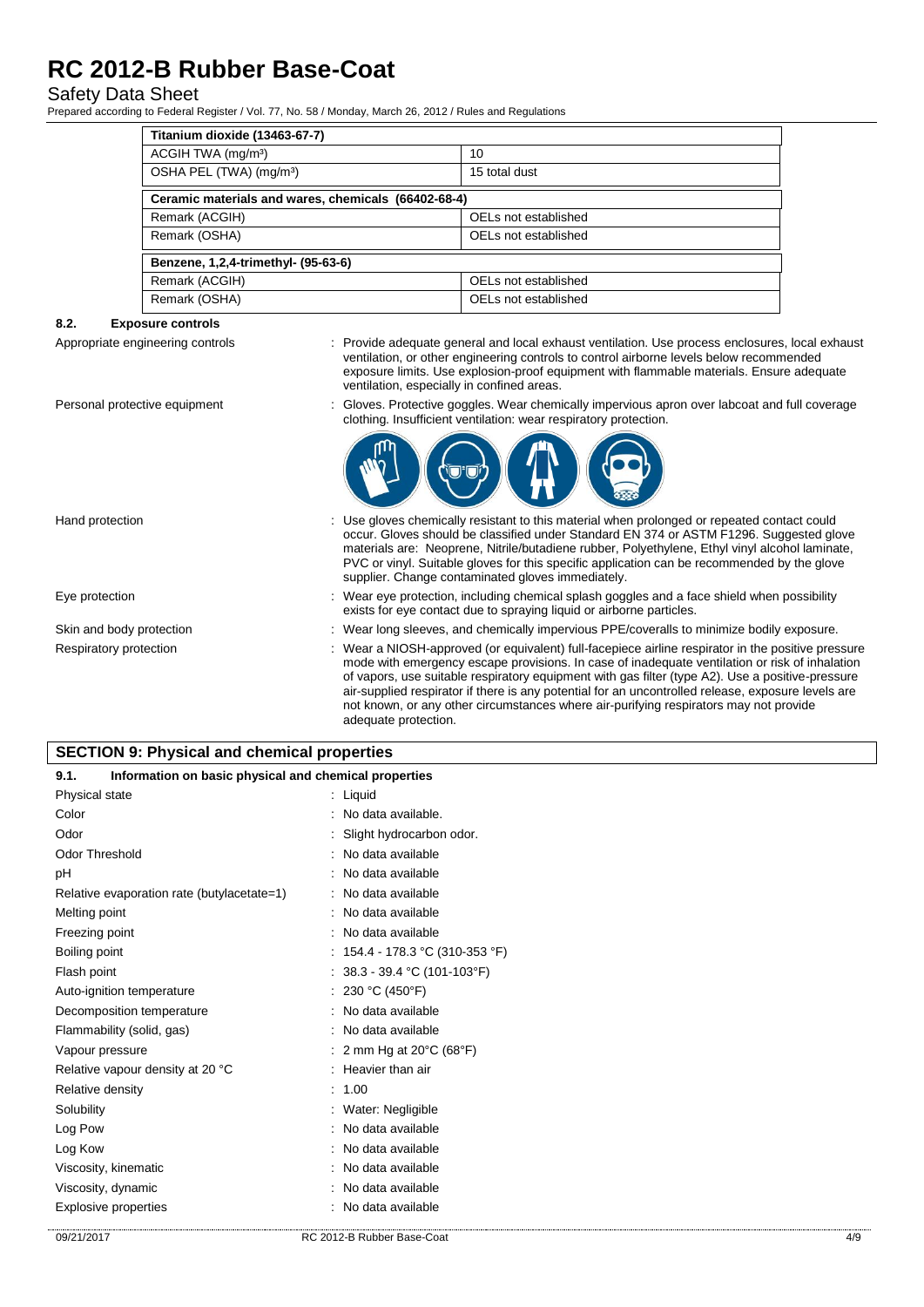# Safety Data Sheet

Prepared according to Federal Register / Vol. 77, No. 58 / Monday, March 26, 2012 / Rules and Regulations

|                                                                                            |                                                 | Tepared according to Federal Register / Vol. 77, NO. 307 INDIRIAL, March 20, 2012 / Rules and Regulations |  |  |
|--------------------------------------------------------------------------------------------|-------------------------------------------------|-----------------------------------------------------------------------------------------------------------|--|--|
| Oxidising properties                                                                       |                                                 | : No data available                                                                                       |  |  |
| <b>Explosive limits</b>                                                                    |                                                 | : No data available                                                                                       |  |  |
| 9.2.                                                                                       | Other information                               |                                                                                                           |  |  |
| VOC content                                                                                |                                                 | $: 510$ g/l                                                                                               |  |  |
|                                                                                            | <b>SECTION 10: Stability and reactivity</b>     |                                                                                                           |  |  |
| 10.1.                                                                                      | Reactivity                                      |                                                                                                           |  |  |
|                                                                                            | Flammable liquid and vapour.                    |                                                                                                           |  |  |
| 10.2.<br><b>Chemical stability</b><br>No data available.                                   |                                                 |                                                                                                           |  |  |
| 10.3.                                                                                      | Possibility of hazardous reactions              |                                                                                                           |  |  |
| No data available.                                                                         |                                                 |                                                                                                           |  |  |
| 10.4.                                                                                      | <b>Conditions to avoid</b>                      |                                                                                                           |  |  |
| No flames, no sparks. Eliminate all sources of ignition. Heat. Prevent vapor accumulation. |                                                 |                                                                                                           |  |  |
| 10.5.                                                                                      | Incompatible materials                          |                                                                                                           |  |  |
|                                                                                            | Strong acids. Strong alkalis. Oxidizing agents. |                                                                                                           |  |  |

#### **10.6. Hazardous decomposition products**

No data available.

#### **SECTION 11: Toxicological information**

#### **11.1. Information on toxicological effects**

09/21/2017 RC 2012-B Rubber Base-Coat 5/9 Acute toxicity in the set of the set of the set of the set of the set of the set of the set of the set of the set of the set of the set of the set of the set of the set of the set of the set of the set of the set of the se **Petroleum distillates, hydrotreated light (64742-47-8)** LD50 oral rat  $\vert$  > 5000 mg/kg LD50 dermal rabbit  $\vert$  > 2000 mg/kg LC50 inhalation rat (mg/l)  $>$  5.2 mg/l/4h **Nonane (111-84-2)** LC50 inhalation rat (ppm) 3200 ppm/4h **Solvent naphtha, petroleum, light aromatic (64742-95-6)** LD50 dermal rabbit  $\vert$  > 2000 mg/kg LC50 inhalation rat (ppm) 3400 ppm/4h **Titanium dioxide (13463-67-7)** LD50 oral rat  $\vert$  > 10000 mg/kg **Benzene, 1,2,4-trimethyl- (95-63-6)** LD50 oral rat 3280 mg/kg LD50 dermal rabbit  $\vert$  > 3160 mg/kg ATE CLP (gases) 4500.000 ppmv/4h ATE CLP (vapours) 11.000 mg/l/4h ATE CLP (dust, mist) 1.500 mg/l/4h Skin corrosion/irritation  $\blacksquare$ : Not classified Serious eye damage/irritation : Causes serious eye irritation. Respiratory or skin sensitisation : May cause an allergic skin reaction. Germ cell mutagenicity **Second Contract Contract Contract Contract Contract Contract Contract Contract Contract Contract Contract Contract Contract Contract Contract Contract Contract Contract Contract Contract Contract Co** Carcinogenicity **Carcinogenicity** : May cause cancer. **Silica: Crystalline, quartz (14808-60-7)** IARC group 1 - Carcinogenic to humans **Titanium dioxide (13463-67-7)** IARC group 2B - Possibly carcinogenic to humans Reproductive toxicity **in the contract of the Cassified** in Not classified Specific target organ toxicity (single exposure) : May cause drowsiness or dizziness. Specific target organ toxicity (repeated exposure) : Not classified Aspiration hazard **in the state of the state of the state of the state of the state of the state of the state of the state of the state of the state of the state of the state of the state of the state of the state of the s** Symptoms/injuries after inhalation : May cause irritation and damage to respiratory tissues. May cause drowsiness or dizziness.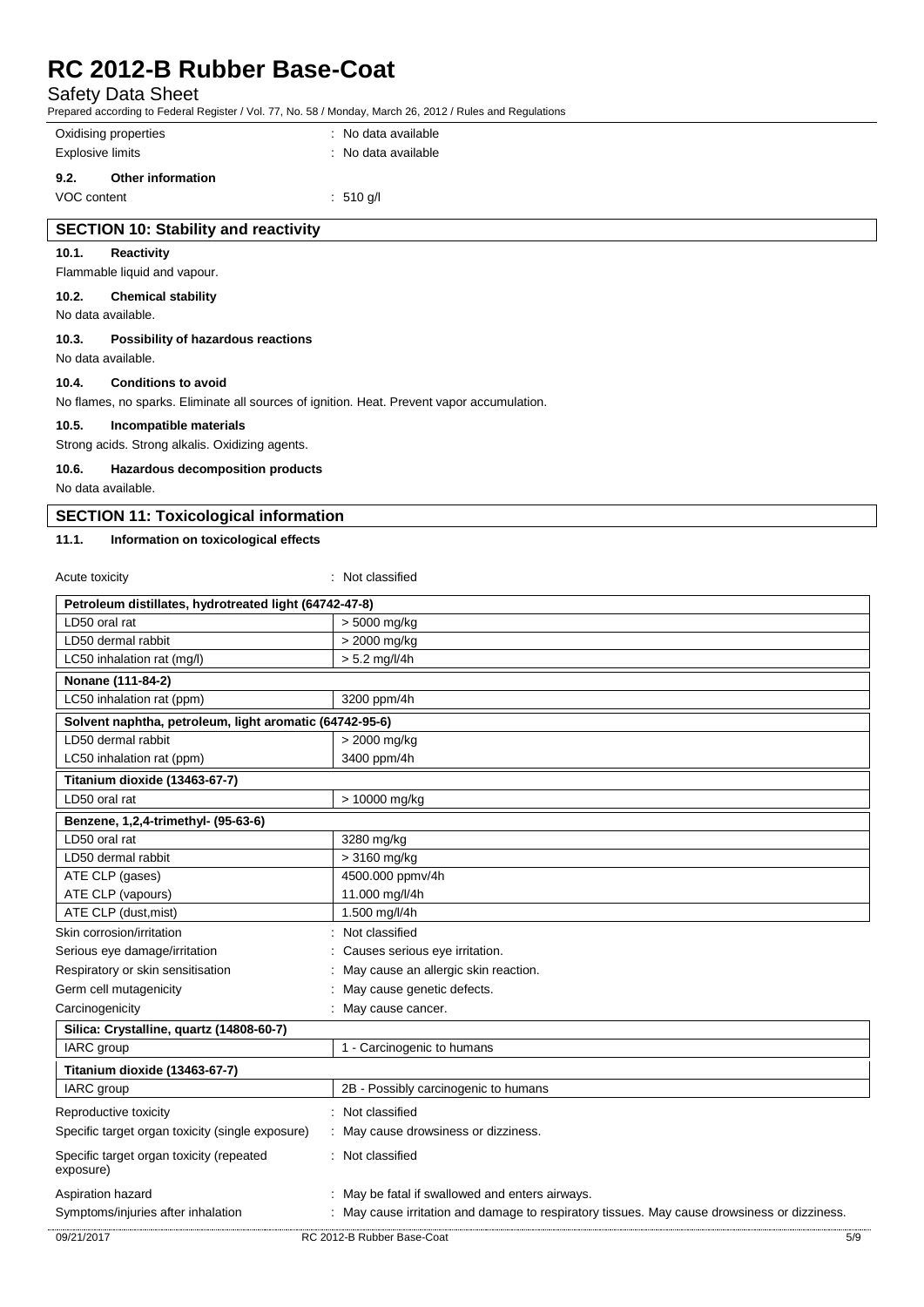## Safety Data Sheet

Prepared according to Federal Register / Vol. 77, No. 58 / Monday, March 26, 2012 / Rules and Regulations

| Symptoms/injuries after skin contact | May cause an allergic skin reaction.         |
|--------------------------------------|----------------------------------------------|
| Symptoms/injuries after eye contact  | Causes serious eye irritation.               |
| Symptoms/injuries after ingestion    | May cause gastrointestinal irritation.       |
| Chronic symptoms                     | May cause cancer. May cause genetic defects. |

|       |                   | <b>SECTION 12: Ecological information</b> |                                                                                                                             |
|-------|-------------------|-------------------------------------------|-----------------------------------------------------------------------------------------------------------------------------|
| 12.1. | <b>Toxicity</b>   |                                           |                                                                                                                             |
|       | Ecology - general |                                           | : Aquatic toxicity rating not determined. All possible measures should be taken to prevent<br>release into the environment. |

## **12.2. Persistence and degradability**

| <b>RC 2012-B Rubber Base-Coat</b>                                         |                                                                                                                                                                                                                                                                                                                                                                                                                   |
|---------------------------------------------------------------------------|-------------------------------------------------------------------------------------------------------------------------------------------------------------------------------------------------------------------------------------------------------------------------------------------------------------------------------------------------------------------------------------------------------------------|
| Persistence and degradability                                             | Not established.                                                                                                                                                                                                                                                                                                                                                                                                  |
| 12.3.<br><b>Bioaccumulative potential</b>                                 |                                                                                                                                                                                                                                                                                                                                                                                                                   |
| No additional information available                                       |                                                                                                                                                                                                                                                                                                                                                                                                                   |
| 12.4.<br><b>Mobility in soil</b>                                          |                                                                                                                                                                                                                                                                                                                                                                                                                   |
| No additional information available                                       |                                                                                                                                                                                                                                                                                                                                                                                                                   |
|                                                                           |                                                                                                                                                                                                                                                                                                                                                                                                                   |
| Other adverse effects<br>12.5.                                            |                                                                                                                                                                                                                                                                                                                                                                                                                   |
| No additional information available                                       |                                                                                                                                                                                                                                                                                                                                                                                                                   |
| <b>SECTION 13: Disposal considerations</b>                                |                                                                                                                                                                                                                                                                                                                                                                                                                   |
| 13.1.<br>Waste treatment methods                                          |                                                                                                                                                                                                                                                                                                                                                                                                                   |
| Waste treatment methods                                                   | : Do not discharge to public wastewater systems without permit of pollution control authorities.<br>No discharge to surface waters is allowed without an NPDES permit.                                                                                                                                                                                                                                            |
| Waste disposal recommendations                                            | Dispose in a safe manner in accordance with local/national regulations.                                                                                                                                                                                                                                                                                                                                           |
| <b>SECTION 14: Transport information</b>                                  |                                                                                                                                                                                                                                                                                                                                                                                                                   |
| In accordance with DOT                                                    |                                                                                                                                                                                                                                                                                                                                                                                                                   |
| Transport document description                                            | : UN1263 Paint (including paint, lacquer, enamel, stain, shellac solutions, varnish, polish, liquid<br>filler, and liquid lacquer base), 3, III                                                                                                                                                                                                                                                                   |
| UN-No.(DOT)                                                               | 1263                                                                                                                                                                                                                                                                                                                                                                                                              |
| DOT NA no.                                                                | <b>UN1263</b>                                                                                                                                                                                                                                                                                                                                                                                                     |
| Proper Shipping Name (DOT)                                                | Paint                                                                                                                                                                                                                                                                                                                                                                                                             |
|                                                                           | including paint, lacquer, enamel, stain, shellac solutions, varnish, polish, liquid filler, and liquid<br>lacquer base                                                                                                                                                                                                                                                                                            |
| Department of Transportation (DOT) Hazard<br>Classes                      | : 3 - Class 3 - Flammable and combustible liquid 49 CFR 173.120                                                                                                                                                                                                                                                                                                                                                   |
| Hazard labels (DOT)                                                       | : 3 - Flammable liquid                                                                                                                                                                                                                                                                                                                                                                                            |
|                                                                           |                                                                                                                                                                                                                                                                                                                                                                                                                   |
| Packing group (DOT)                                                       | : III - Minor Danger                                                                                                                                                                                                                                                                                                                                                                                              |
| DOT Quantity Limitations Passenger aircraft/rail : 5 L<br>(49 CFR 173.27) |                                                                                                                                                                                                                                                                                                                                                                                                                   |
| DOT Quantity Limitations Cargo aircraft only (49 : 60 L<br>CFR 175.75)    |                                                                                                                                                                                                                                                                                                                                                                                                                   |
| <b>DOT Vessel Stowage Location</b>                                        | : B - (i) The material may be stowed "on deck" or "under deck" on a cargo vessel and on a<br>passenger vessel carrying a number of passengers limited to not more than the larger of 25<br>passengers, or one passenger per each 3 m of overall vessel length; and (ii) "On deck only" on<br>passenger vessels in which the number of passengers specified in paragraph (k)(2)(i) of this<br>section is exceeded. |
| <b>Additional information</b>                                             |                                                                                                                                                                                                                                                                                                                                                                                                                   |
| Other information                                                         | : No supplementary information available.                                                                                                                                                                                                                                                                                                                                                                         |
| <b>Transport by sea</b>                                                   |                                                                                                                                                                                                                                                                                                                                                                                                                   |
| No additional information available                                       |                                                                                                                                                                                                                                                                                                                                                                                                                   |
| Air transport                                                             |                                                                                                                                                                                                                                                                                                                                                                                                                   |
| No additional information available                                       |                                                                                                                                                                                                                                                                                                                                                                                                                   |
| 09/21/2017                                                                | RC 2012-B Rubber Base-Coat<br>6/9                                                                                                                                                                                                                                                                                                                                                                                 |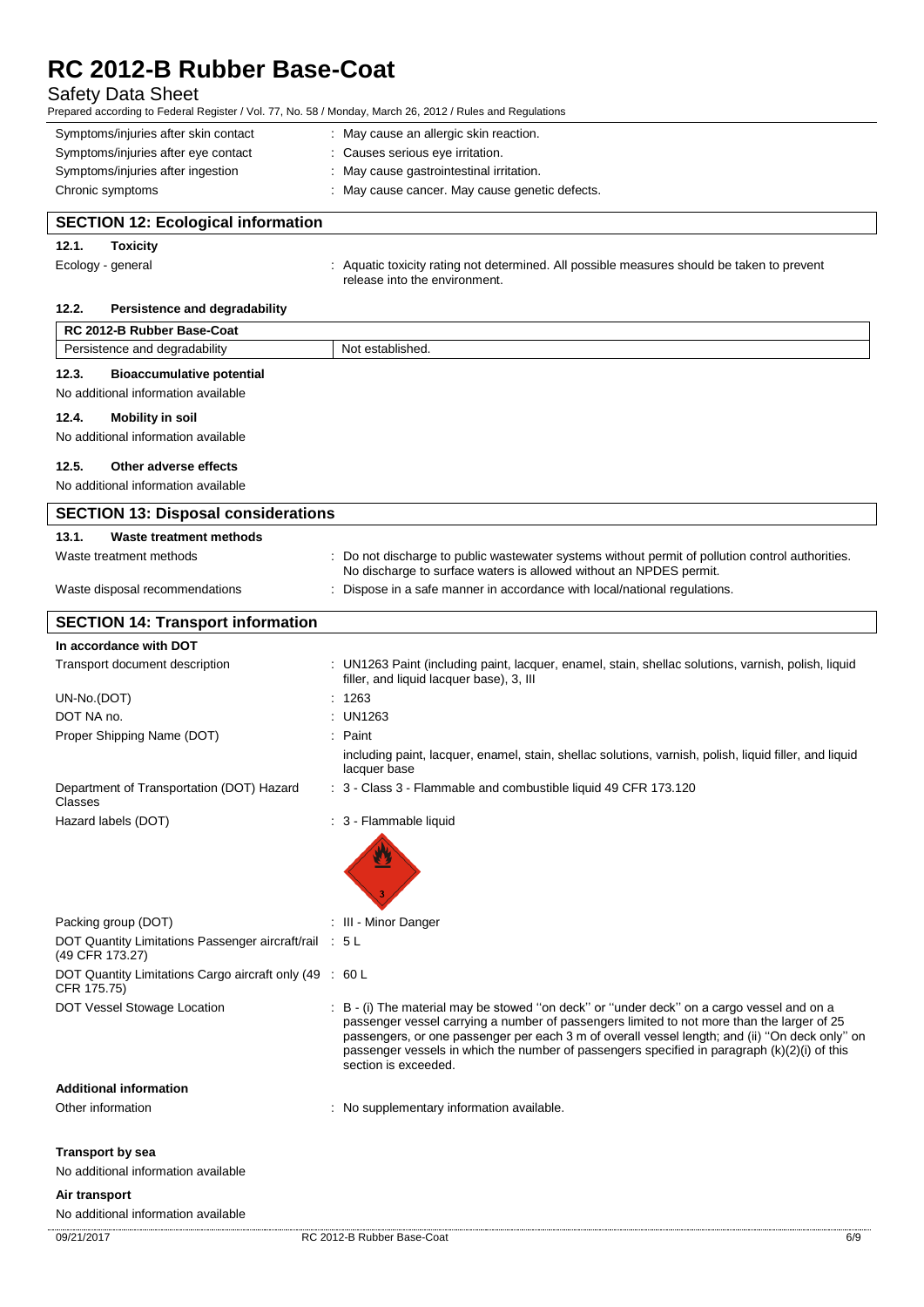# Safety Data Sheet

Prepared according to Federal Register / Vol. 77, No. 58 / Monday, March 26, 2012 / Rules and Regulations

#### **SECTION 15: Regulatory information**

# **15.1. US Federal regulations**

| RC 2012-B Rubber Base-Coat               |                                                                                                                                             |
|------------------------------------------|---------------------------------------------------------------------------------------------------------------------------------------------|
| or are exempt                            | All chemical substances in this product are listed in the EPA (Environment Protection Agency) TSCA (Toxic Substances Control Act) Inventory |
| SARA Section 311/312 Hazard Classes      | Immediate (acute) health hazard<br>Delayed (chronic) health hazard<br>Fire hazard                                                           |
| <b>Cumene (98-82-8)</b>                  |                                                                                                                                             |
| Listed on United States SARA Section 313 |                                                                                                                                             |
| <b>CERCLA RQ</b>                         | 5000 lb                                                                                                                                     |
| Benzene, 1,2,4-trimethyl- (95-63-6)      |                                                                                                                                             |
| Listed on United States SARA Section 313 |                                                                                                                                             |
| Xylenes (o-, m-, p- isomers) (1330-20-7) |                                                                                                                                             |
| Listed on United States SARA Section 313 |                                                                                                                                             |
| <b>CERCLA RQ</b>                         | 100 lb                                                                                                                                      |

### **15.2. International regulations**

No additional information available

# **15.3. US State regulations**

# **California Proposition 65**

WARNING: This product contains, or may contain, trace quantities of a substance(s) known to the state of California to cause cancer and/or reproductive toxicity

| Cumene (98-82-8)                                                                            |                                                                                                                                     |                                                                              |                                                                            |                                      |
|---------------------------------------------------------------------------------------------|-------------------------------------------------------------------------------------------------------------------------------------|------------------------------------------------------------------------------|----------------------------------------------------------------------------|--------------------------------------|
| U.S. California -<br>Proposition 65 -<br>Carcinogens List                                   | U.S. - California -<br>Proposition 65 -<br><b>Developmental Toxicity</b>                                                            | U.S. - California -<br>Proposition 65 -<br>Reproductive Toxicity -           | U.S. - California -<br>Proposition 65 -<br>Reproductive Toxicity -         | No significance risk level<br>(NSRL) |
|                                                                                             |                                                                                                                                     | Female                                                                       | Male                                                                       |                                      |
| Yes                                                                                         | No.                                                                                                                                 | <b>No</b>                                                                    | <b>No</b>                                                                  | <b>NA</b>                            |
| Silica: Crystalline, quartz (14808-60-7)                                                    |                                                                                                                                     |                                                                              |                                                                            |                                      |
| U.S. California -<br>Proposition 65 -<br>Carcinogens List                                   | U.S. - California -<br>Proposition 65 -<br>Developmental Toxicity                                                                   | U.S. - California -<br>Proposition 65 -<br>Reproductive Toxicity -<br>Female | U.S. California -<br>Proposition 65 -<br>Reproductive Toxicity -<br>Male   | No significance risk level<br>(NSRL) |
| Yes                                                                                         | No                                                                                                                                  | No                                                                           | <b>No</b>                                                                  | <b>NA</b>                            |
| Nickel oxide (1313-99-1)                                                                    |                                                                                                                                     |                                                                              |                                                                            |                                      |
| U.S. - California -<br>Proposition 65 -<br>Carcinogens List                                 | U.S. - California -<br>Proposition 65 -<br><b>Developmental Toxicity</b>                                                            | U.S. - California -<br>Proposition 65 -<br>Reproductive Toxicity -<br>Female | U.S. - California -<br>Proposition 65 -<br>Reproductive Toxicity -<br>Male | No significance risk level<br>(NSRL) |
| Yes                                                                                         | No                                                                                                                                  | No                                                                           | <b>No</b>                                                                  | <b>NA</b>                            |
|                                                                                             |                                                                                                                                     |                                                                              |                                                                            |                                      |
| Titanium dioxide (13463-67-7)                                                               |                                                                                                                                     |                                                                              |                                                                            |                                      |
| U.S. California -<br>Proposition 65 -<br>Carcinogens List                                   | U.S. - California -<br>Proposition 65 -<br><b>Developmental Toxicity</b>                                                            | U.S. - California -<br>Proposition 65 -<br>Reproductive Toxicity -<br>Female | U.S. - California -<br>Proposition 65 -<br>Reproductive Toxicity -<br>Male | No significance risk level<br>(NSRL) |
| Yes                                                                                         | No                                                                                                                                  | No                                                                           | <b>No</b>                                                                  | <b>NA</b>                            |
| Nonane (111-84-2)                                                                           |                                                                                                                                     |                                                                              |                                                                            |                                      |
| U.S. - Massachusetts - Right To Know List<br>U.S. - Pennsylvania - RTK (Right to Know) List | U.S. - New Jersey - Right to Know Hazardous Substance List                                                                          |                                                                              |                                                                            |                                      |
| <b>Cumene (98-82-8)</b>                                                                     |                                                                                                                                     |                                                                              |                                                                            |                                      |
| U.S. - Massachusetts - Right To Know List                                                   | U.S. - New Jersey - Right to Know Hazardous Substance List<br>U.S. - Pennsylvania - RTK (Right to Know) - Environmental Hazard List |                                                                              |                                                                            |                                      |
| Silica: Crystalline, quartz (14808-60-7)                                                    |                                                                                                                                     |                                                                              |                                                                            |                                      |
| U.S. - Pennsylvania - RTK (Right to Know) List                                              | U.S. - New Jersey - Right to Know Hazardous Substance List                                                                          |                                                                              |                                                                            |                                      |